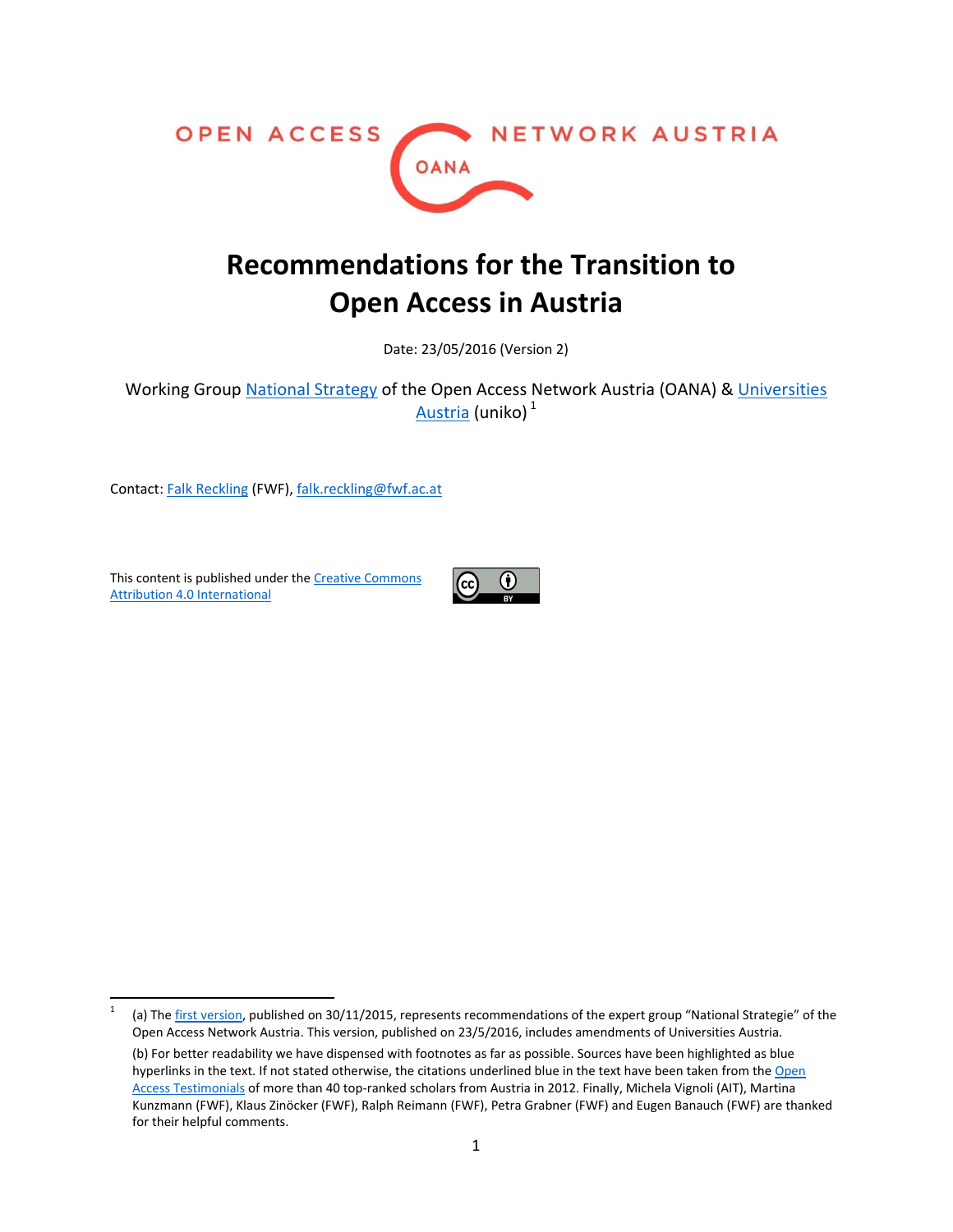## **Summary**

Scholarly knowledge is a public good, rendered useful only when it is shared and utilised. Publications are the core product of scholarship. Since the digital revolution has made a large body of information accessible from every place and at all times, the aim of **Open Access** is to provide all **academic publications** free of charge on the internet. This will be beneficial not only to research, but to society at large:

> Visibility wider dissemination of Media research undertaken in Austria higher quality of information services Public

transparent spending of tax money

Publisher market entrance for providers from Austria

**Developing Countries** self-help based on current scientific knowledge

> Reproducibility simplifying the verification of research results

> > **Knowledge Networks** new potentials via data and text mining

> > > Interdisciplinarity enhances exchange between disciplines



Open Innovation

access to cutting-edge research encourages innovation

Democratisation access independent of income

> Knowledge Transfer diffusion of knowledge into all societal areas

**Education** teaching and learning according to the scientific state of the art

> **Citizen Science** participation of citizens in the research process

**Politics** making better decisions based on current scientific knowledge

Health up-to-date information for doctors and patients

Research Efficiency avoiding duplication and double funding

*Fig. 1: Benefits of Open Access* (Sources[: SPARC,](http://www.sparc.arl.org/resources/open-access/why-oa) [righttoresearch,](http://www.righttoresearch.org/learn/whyOA/index.shtml) [Kingsley & Brown 2012\)](http://aoasg.org.au/downloadable-graphics/)

In Austria th[e Austrian Science Fund](https://www.fwf.ac.at/en/research-funding/open-access-policy/) (FWF) supports Open Access since 2003 both conceptually and financially. The Council of Research and Technology Development (RFTE) explicitly affirmed the concept of Open Access in its *[Strategy 2020](http://www.rat-fte.at/tl_files/uploads/Strategie/090824_FINALE%20VERSION_FTI-Strategie2020.pdf)* of 2009. The 50 member organisations of the [Open Access Network](http://www.oana.at/en/home/)  [Austria](http://www.oana.at/en/home/) (OANA), initiated by [Universities Austria](http://uniko.ac.at/index.php?lang=EN) (uniko) and the FWF and supported by the Federal Ministry of Science, Research and Economy (BMWFW), are advancing Open Access very significantly. Besides, Open Access and Open Science are core elements of th[e Alliance for Responsible Science,](http://www.responsiblescience.at/) [Open](http://openinnovation.gv.at/)  [Innovation,](http://openinnovation.gv.at/) the [Digital Austria](https://www.digitales.oesterreich.gv.at/site/6497/Default.aspx) platform, and the [ERA Roadmap 2016](http://era.gv.at/directory/230) of the Austrian Federal Government. Based on these principles, efforts should be made to achieve the following goal:

*By 2025, a large part of all scholarly publication activity in Austria should be Open Access. In other words, the final versions of most scholarly publications (in particular all refereed journal articles and conference proceedings) resulting from the support of public resources must be freely accessible on the Internet without delay (Gold Open Access). This goal should be pursued by taking into account the different disciplinary practices and under consideration of the different disciplinary priorisations of Open Access. The resources required to meet this obligation shall be provided to the authors, or the cost of the publication venues shall be borne directly by the research organisations. The necessary funding must be brought in line with the overall funding priorities for research.*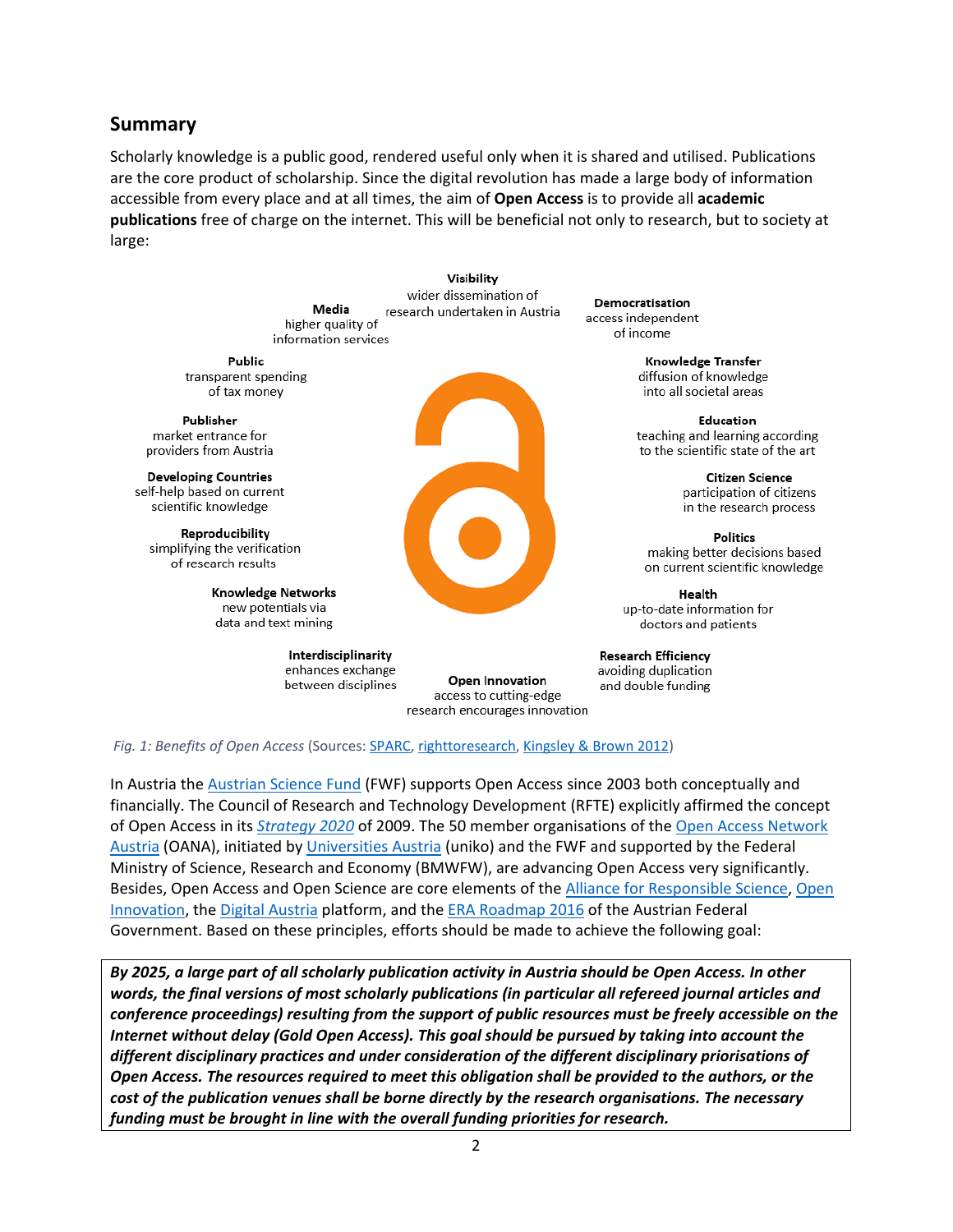The present time point is especially suitable for conversion to Open Access with the above-mentioned advantages:

- In spring of 2015 the **European Research Area and Innovation Committee (ERAC)** recommended Open Access / Open Science to its member states as one of [six priorities](http://era.gv.at/directory/230) for the European Research Area (ERA) Roadmap 2015-2020.
- "*More science funders must put their money where their mouths are, and back their*  During their EU presidency in the first half of 2016, the **Netherlands** will give priority to Open Science, and most of all to Open Access. To this end, a [common proposal](http://www.scienceguide.nl/201503/dekker-wil-europees-open-access.aspx) with the **United Kingdom** has already been presented.

*positive words with action. It will not be cheap, but the longer we wait, the more* 

**Christoph Kratky**: Professor Emeritus of Chemistry at the University of Graz and former President of the Austrian Science Fund (FWF)[, NATURE](http://www.nature.com/news/a-coordinated-approach-is-key-for-open-access-1.13610)

*expensive it will be***.**"

- **Leading research nations** such as [Sweden,](https://publikationer.vr.se/en/product/proposal-for-national-guidelines-for-open-access-to-scientific-information/) [Denmark,](http://ufm.dk/en/research-and-innovation/cooperation-between-research-and-innovation/open-science/open-access-to-research-publications) [Finland](http://openscience.fi/) or [Norway](http://www.forskningsradet.no/en/Newsarticle/A_boost_for_open_access_to_research/1253997204282) plan to fully transform their publication system to Open Access in the next ten years.
- [28/8/2013](http://www.nature.com/news/a-coordinated-approach-is-key-for-open-access-1.13610) Recently, transition of the scholarly publication system to Open Access was firmly demanded in a coordinated [statement](http://ec.europa.eu/commission/2014-2019/moedas/announcements/commissioner-moedas-and-secretary-state-dekker-call-scientific-publishers-adapt-their-business_en) by the **EU Commissioner Carlos Moedas**, the Dutch **Secretary of Science Sander Dekker**, and the **[League of European Research Universities](http://www.leru.org/index.php/public/extra/signtheLERUstatement/)** (LERU).
- The **Max Planck Society** has presented a [concrete plan](http://openaccess.mpg.de/2128132/Berlin12) for the transition to Open Access prior to negotiations with scholarly publishers. The plan shall be coordinated with like-minded international partners (including the Austrian Science Fund and Universities Austria) in the next few months.
- In **Austria** a number of closely collaborating bottom-up initiatives have been established through the FWF, the [Open Access Network Austria](http://www.oana.at/en/home/) (OANA), the [Austrian Academic Library Consortium](https://www.konsortien.at/) (KEMÖ), and [e-infrastructures Austria.](http://www.e-infrastructures.at/en/startpage/) Given appropriate research-policy-based support, these initiatives could serve as a basis for positioning Austria as an *Innovation Leader* for Open Access in Europe and throughout the world.

To achieve this goal, a set of 16 coordinated measures are recommended.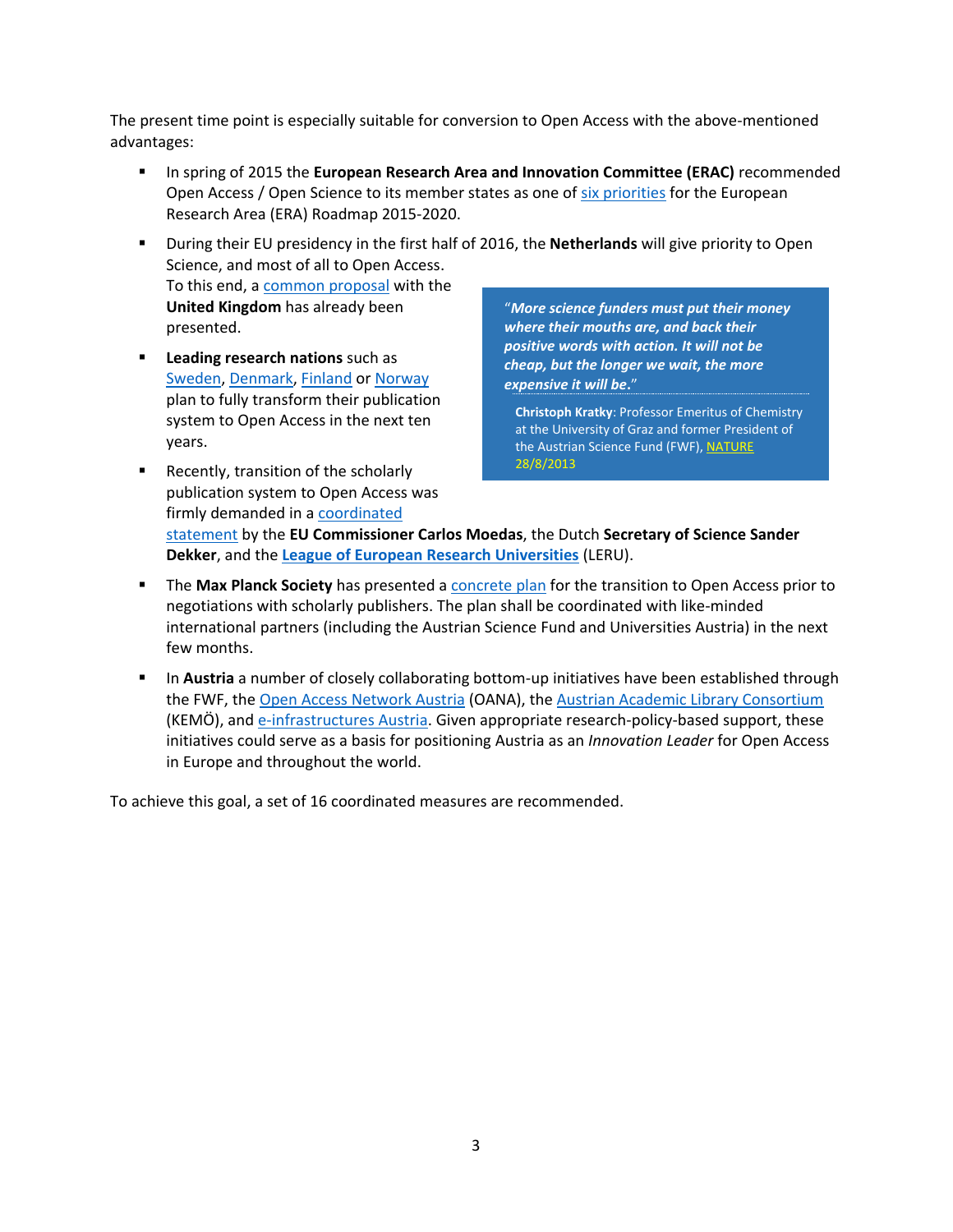# **Recommendations**

## **(1) Introduce Open Access policy**

By 2017, all research and funding organisations financed by public sources should officially adopt and implement their own Open Access Policy and sign the *[Berlin Declaration on Open Access to](http://openaccess.mpg.de/67605/berlin_declaration_engl.pdf)  [Knowledge in the Sciences and Humanities](http://openaccess.mpg.de/67605/berlin_declaration_engl.pdf)*. From 2020 onward, the Open Access Policy should be obligatory for all members of the institutions.

## **(2) Create cost transparency**

From 2016 to 2018, research and funding organisations should provide a comprehensive and transparent overview of the costs of the current publication system. On this basis, a permanent group of experts should be established. One of their tasks will be to coordinate the research and funding organisations by monitoring the costs of publication.

*"We strongly believe that Open Access is the future of scientific publishing, and will also help to make science's intrinsic democratic value more momentous than ever."*

**Helga Nowotny:** Professor Emerita of Social Studies of Science at the ETH Zurich, former President of the European Research Council (ERC) and now member of the Austrian Council for Research and Technology Development (RFTE)

## **(3) Reorganise publishing contracts**

(a) From 2016 onward, license agreements with publishers should be concluded in a manner that the research publications of authors from Austria are automatically published Open Access. (b) All contracts from 2020 onward should include this clause. (c) Contracts and prices should be made public. (d) In their negotiations with publishers, the Austrian Academic Library Consortium (KEMÖ) should be supported by the executives of the research organisations.

## **(4) Introduce publication funds**

By 2018, all research and funding organisations should establish transparent publication funds to cover author fees for Open Access.

#### **(5) Reorganise publication venues**

When scholarly publication venues are funded by public resources, the funding conditions should preferably be such that the publication venues can be transformed to Open Access at the latest from 2020 onward. The diversity of disciplines and their respective publication modes should be taken into account when considering the purpose and time schedule.

## **(6) Merging the publication infrastructure**

Until 2020, research policy-makers should provide financial incentives which, by pooling resources, will permit the establishment of inter-institutional publication structures for publishing high-quality international Open Access venues in Austria.

## **(7) Support international cooperation**

From 2017 onward, all research and funding organisations in Austria should participate jointly in international initiatives that promote high-quality non-commercial publication models and infrastructures.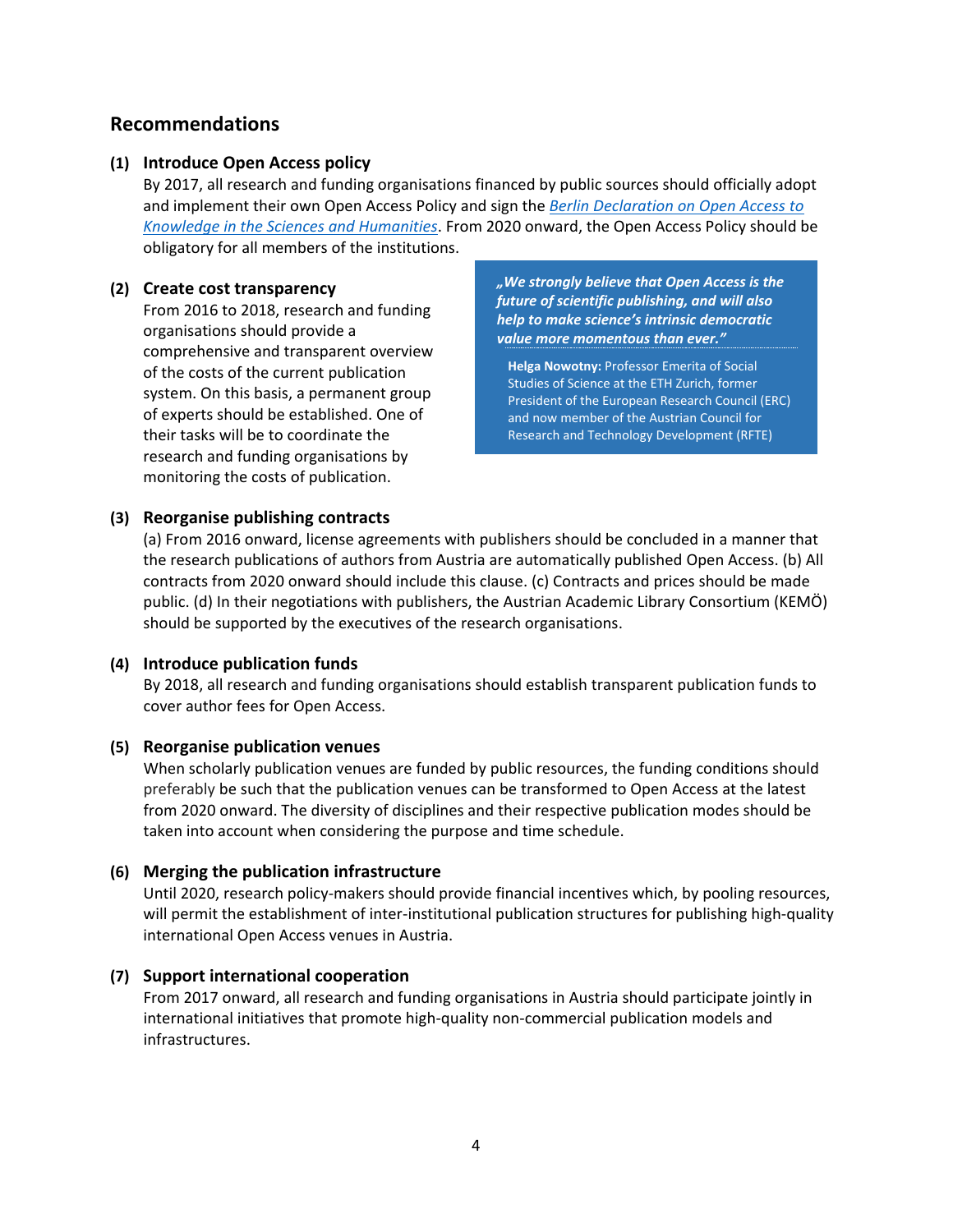#### **(8) Provide start-up capital**

Public funds – as start-up capital - should be available to commercial providers who want to switch to Open Access or plan new start-ups. This step will enable some providers from Austria to establish themselves on the international market.

#### **(9) Registration of repositories**

By 2018, all research organisations should have publicly accessible and internationally registered repositories.

#### **(10) Support self-archiving**

From 2016 onward, until complete conversion to Open Access publication (*Gold Open Access*),

*"Open Access is an effective tool to increase the impact and reduce costs."* 

**Horst Bischof**: Professor for Informatics and Vice Rector for Research at the Graz University of Technology

secondary publishing of quality-tested articles should be actively pursued (*Green Open Access*).

#### **(11) Offer training programmes**

From 2016 onward, all research organisations should prepare and provide training programmes for Open Access and Open Science.

#### **(12) Acknowledging Open Access / Open Science**

From 2018 onward, Open Access and Open Science activities should always be honoured in the curricula of scholars of all fields, and alternative evaluation systems should be taken into account.

#### **(13) Expand the scope of the copyright reform of 2015**

Austrian legislators should modify the copyright law by 2018 so that, independent of the form and place of publication, authors of scholarly publications will have the right to place their publication in a repository and render the original version of their publication freely accessible after a maximum embargo period of 12 months. Furthermore, large bodies of data should be made available for scholarly purposes with no restrictions in terms of search, networking and further use (*content mining*).

#### **(14) Opening the inventories**

All publicly funded archives, museums, libraries and statistical offices should digitise their inventories by 2025, and their collaboration with research organisations should be supported. Previously digitised inventories should be rendered accessible to the public for free and gratuitous use by 2020.

#### **(15) Monitoring during implementation**

A target of 80% (Green and Gold Access) of the total publication output should be achieved by 2020 and 100% Gold Open Access should be achieved by 2025 for all academic publications in Austria. The variance of disciplines should be taken into account and a diverse model should be developed. This should be accompanied by a monitoring process of the BMWFW (Federal Ministry of Science, Research and Economy).

#### **(16) Set targets for Open Science**

The strategy presented here should be developed into a full-fledged Open Science strategy from 2017 onward. Its aim should be to provide resources to those persons who wish to integrate the instruments of Open Science into their work processes.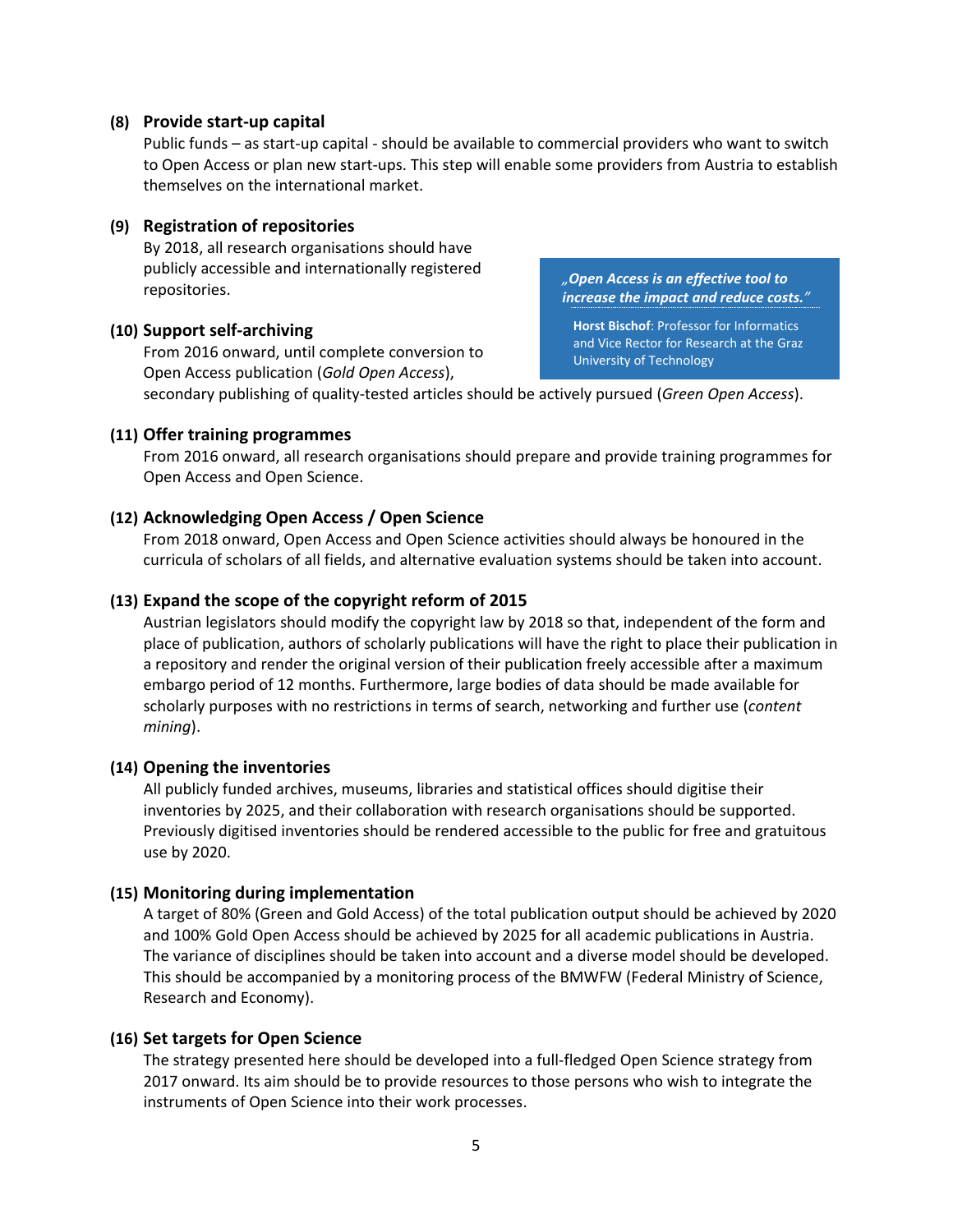

*Fig. 2: Timeline of the Open Access Recommendations*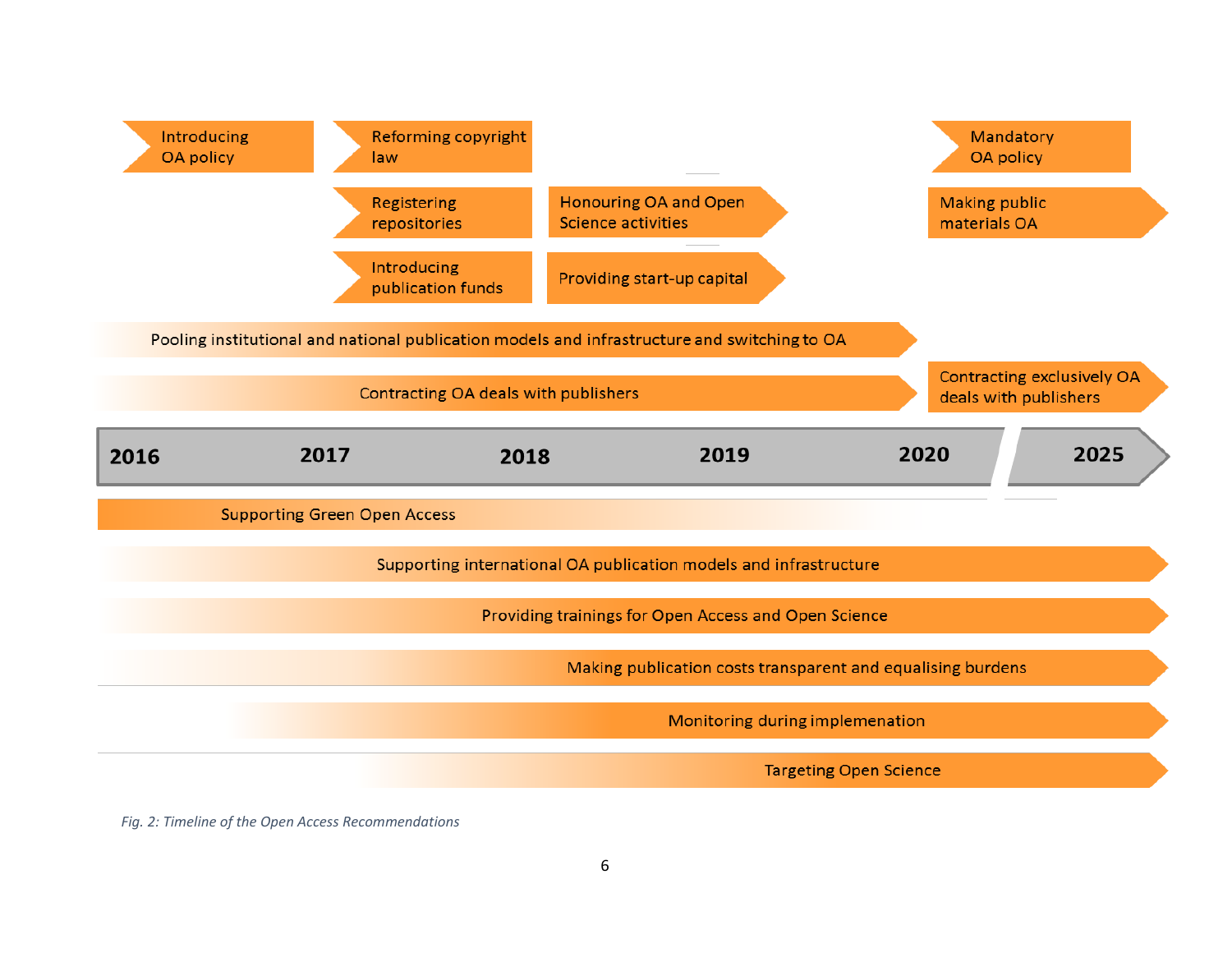# **I. Status quo in Austria**

## **1. Why Open Access?**

Transparency is the normative essence of scientific research. Open Access is a precondition for replicating, verifying, and falsifying the results of research, and reusing them further for research or practical purposes. In a digital era – when scholarly publications are accessible electronically to an increasing extent – an overwhelming number of scholars of all fields demand unrestricted access to research results on the internet. This demand is endorsed by nearly all significant research and political organisations, such as th[e European Commission,](https://ec.europa.eu/research/science-society/document_library/pdf_06/recommendation-access-and-preservation-scientific-information_en.pdf) as manifested in the *[Berlin Declaration on Open Access](http://openaccess.mpg.de/3883/Signatories)  [to Knowledge in the Sciences and Humanities,](http://openaccess.mpg.de/3883/Signatories)* which has now been signed by more than 520 scholarly organisations.



*Fig. 3: Open Access Survey of EU Project SOAP [\(Dallmeier-Tiessen et al 2011\)](http://arxiv.org/abs/1101.5260)*

The [European Commission](http://data.consilium.europa.eu/doc/document/ST-1208-2015-INIT/en/pdf) has asked every member country to take a close look at the subject of Open Access and to define their position in this regard. National copyrights should also be reviewed in respect of their compatibility with this standard. The next question that arises is the need for harmonisation in Europe.

Electronic publication permits the emergence of new forms of scholarly communication, knowledge networking and knowledge transfer. In the so-called Open Science movement, scholars share their conclusions and data partly in real time with each other and with the public. Through Open Access, even those persons and institutions that previously had no access to research results and could not finance such access will be able to do so. This is immensely important especially for knowledge-intensive professions such as those of medical doctors, teachers, journalists and small- and medium-sized enterprises (SME). Studies from the [United Kingdom](http://publishingresearchconsortium.com/index.php/111-prc-projects/research-reports/sme-access-research-report/141-access-by-uk-small-and-medium-sized-enterprises-to-professional-and-academic-information) and [Denmark](http://www.deff.dk/uploads/media/Access_to_Research_and_Technical_Information_in_Denmark.pdf) have shown that especially knowledge-intensive SMEs have a great need to access the most recent research outcome, but are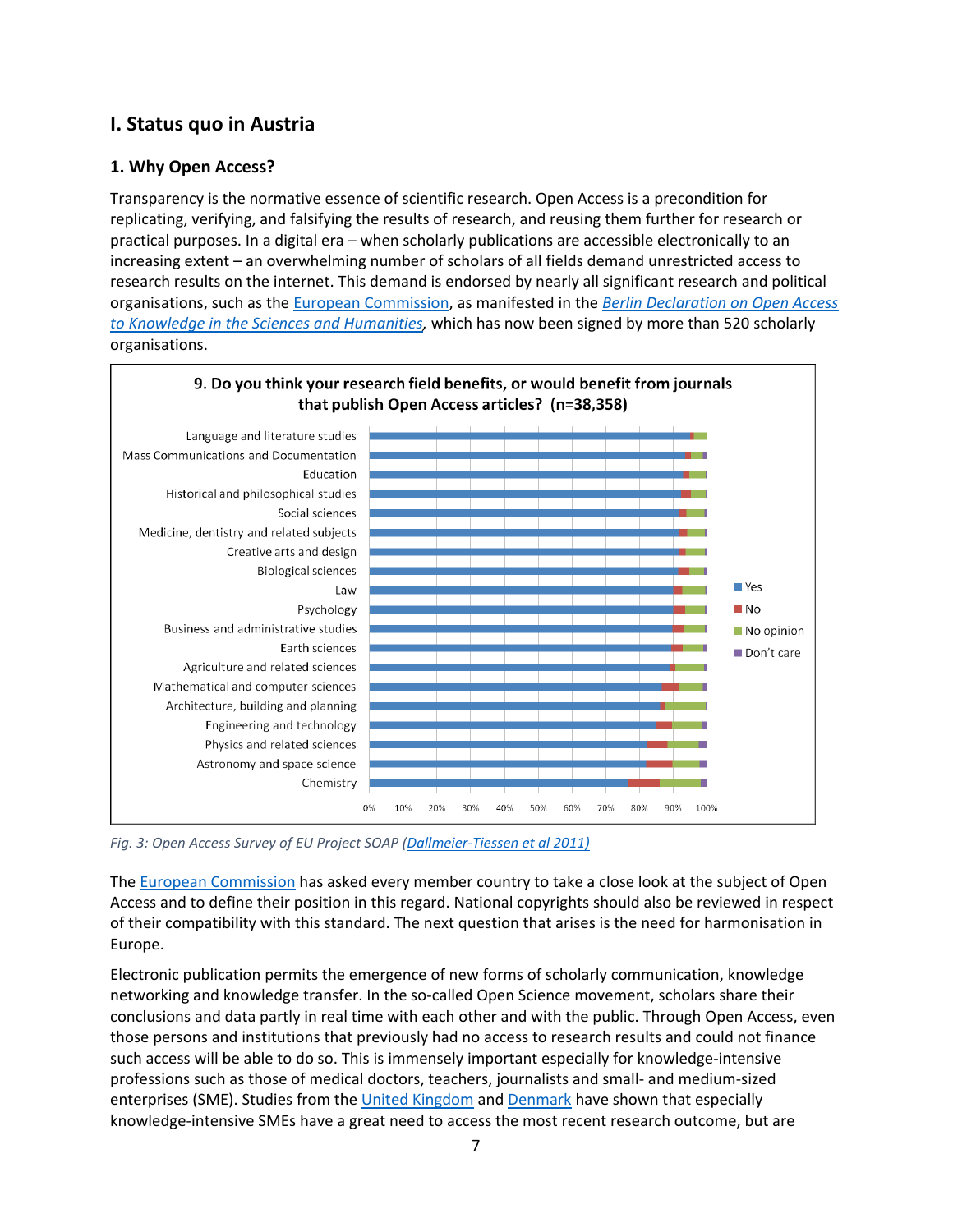unable to afford it. Therefore, the European Commission regards Open Access and Open Science as essential elements of an open innovation culture [\(Open Innovation\)](https://ec.europa.eu/digital-agenda/en/growth-jobs/open-innovation).

The potential of Open Access is limited by preexisting business models and the marketdominating position of a few large information providers. Their business models are mainly

*"… digital technologies inevitably have the same ground-breaking impact on scientific publishing as they have already had on the media, music, film and telecommunication industries."*

**Carlos Moedas**: European Commissioner for Research, Innovation and Science, BRUSSELS [12/10/2015](http://ec.europa.eu/commission/2014-2019/moedas/announcements/commissioner-moedas-and-secretary-state-dekker-call-scientific-publishers-adapt-their-business_en)

based on controlling access by selling publication packages at non-transparent prices. The situation is aggravated by the fact that the heterogeneity of the market, which existed until recently - through the presence of small-, medium-sized and larger commercial and non-commercial providers – is gradually disappearing. This makes it possible for a few large providers to consistently raise the prices of access, especially because scholars as readers and authors are crucially dependent on the access to knowledge for their research and teaching as well as the advancement of their careers.

Therefore, the purpose of Open Access is to enable access to scholarly knowledge on the one hand, and reform the funding of a high-quality publication system on the other. Furthermore, the implementation of Open Access is a prerequisite for developing other elements of *Open Science*, such as *Open Research Data*, *Open Educational Resources*, *Open Innovation,* and related challenges like *Citizen Science, Research Integrity*, as well as the reproducibility of research results.

## **2. Developments in Austria**

In Austria the concept of Open Access is not only supported by a large majority of scholars of all fields and age groups, but a great need for action has been postulated (see [FWF Survey 2013\)](https://www.fwf.ac.at/en/news-and-media-relations/news/detail/nid/20150114-2101/?tx_rsmnews_detail%5Bref%5D=l&cHash=ce76a9578129fd3e652596d1accf034d). Especially the generation of *digital natives* with their new technical skills regard Open Access as a necessity in modern scholarly communication.

Together with countries like the Netherlands, Great Britain, Sweden, Norway, Denmark and Germany, and institutions like the Max Planck Society, the Wellcome Trust, the National Institutes of Health (NIH) and the European Commission, Austria is acknowledged as an *Innovation Leader* in implementing Open Access. In 2003, the [FWF](https://www.fwf.ac.at/en/research-funding/open-access-policy/) laid the foundations for understanding Open Access, drew attention to the need for action in Austria, and consistently promoted the subject internationally as well (see the study of [PASTEUR4OA 2015\)](http://www.pasteur4oa.eu/sites/pasteur4oa/files/resource/FWF-OA-Policy-Case-Study-7-Nov-2015-final.pdf). Subsequently, a number of bottom-up initiatives were founded and have focused on the issue [\(Buschmann et al 2015\)](http://dx.doi.org/10.5281/zenodo.16511):

#### **Berlin Declaration**

The *[Berlin Declaration on Open Access to Knowledge in the Sciences and Humanities](http://openaccess.mpg.de/Berliner-Erklaerung)* of 22 October 2003 has set standards for the implementation of Open Access. The following institutions from Austria have signed the declaration (in chronological order): FWF, Universities Austria, International Institute for Applied Systems Analysis (IIASA), University of Vienna, University of Graz, University of Salzburg, Institute of Science and Technology (IST) Austria, University of Innsbruck, University of Linz, Technical University of Graz, the Austria Science Board (Wissenschaftsrat), and the Academy of Fine Arts Vienna.

#### **Austrian Academic Library Consortium (KEMÖ)**

Since 2005, 55 research institutions have become members of the [Austrian Academic Library Consortium](http://www.konsortien.at/) (KEMÖ) in order to jointly provide academic publications and databases, and confront their counterparts with greater negotiating power. Consequently, together with the FWF, some of the first Open Access contracts in the world were concluded with publishers, which have become role models for other countries.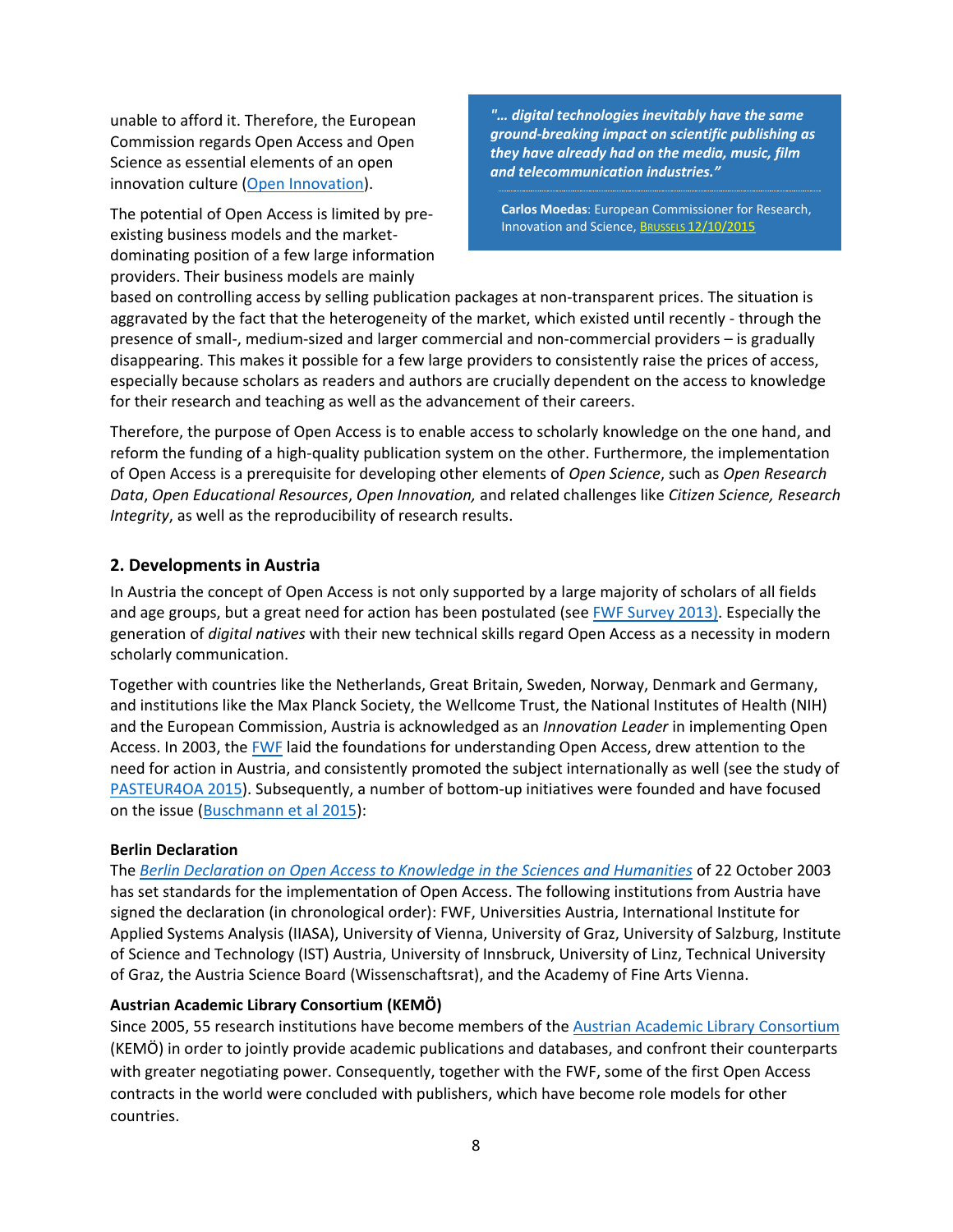## **Open Access Network Austria (OANA)**

The structured composition of the [Open Access Network Austria](http://www.oana.at/en/home/) (OANA) platform, which was created in 2012 under the organisational umbrella of FWF and Universities Austria, made it possible to pool the

exchange of knowledge with [50 member](http://www.oana.at/en/contact-persons/)  [organisations](http://www.oana.at/en/contact-persons/) and define the following goals:

 Stimulation and coordination of Open Access activities of Austrian research and funding organisations as well as research policy organisations (under consideration of international developments)

*"My vision of how to enable scholars to efficiently access the immensely increasing amount of literature is to make the entire knowledge available to efficient search engines through open access without payment, on which customized searches can be performed."*

**Peter Schuster:** Professor Emeritus of Chemistry at the Technical University of Vienna and former President of the Austrian Academy of Science (ÖAW)

- Positioning oneself towards information providers (especially publishers)
- Serving as a contact point and a source of information for scholars, research organisations and research policy-makers

[Several working groups](http://www.oana.at/arbeitsgruppen-2014-2015/) convened on this basis and joint [events](http://www.oana.at/veranstaltungen/) were organised, whose results are all publicly accessible:

- Checklists for developing an institutional Open Access policy
- Legal and political framework conditions in Austria especially in regard of copyright laws and secondary publication rights
- **Example 1** Estimation of current expenditures for publication
- **Preparations for negotiations with publishers**
- Checklist for the publication of Open Access journals
- Taking the needs of scholars into account
- Think tank for the future of scholarly communication through Open Science

#### **E-Infrastructures Austria**

[e-Infrastructures Austria,](https://www.e-infrastructures.at/en/startpage/) a partner project sponsored by BMWFW (Federal Ministry of Science, Research and Economy) for three years, was initiated in January 2014. The project pursues the coordinated establishment of digital archiving infrastructures and the development of services that support research. In addition to all public universities, its partners include the Austrian Academy of Science (ÖAW), the

Austrian Institute of Technology (AIT), the Institute of Technology (IST) Austria, the Austrian National Library, the Chamber of Labour, and the Austrian Library Network (OBVSG).

#### **Open Knowledge**

The [Austria Chapter](http://okfn.at/) of [Open Knowledge](https://okfn.org/) has been active in Austria since 2010 and supports, among other aspects, the

dissemination of Open Access by organising

*"It should be clear that restricted access to publications and data is always a restriction of scientific competition, which I consider as bad for advances in knowledge."*

**Matthias Sutter**: Professor of Economics at the Universities Innsbruck and Cologne

meetings, workshops and panels for information on Open Science. The Chapter pursues consistent exchange with the international community and is one of the central hubs for Open Science experts in Austria.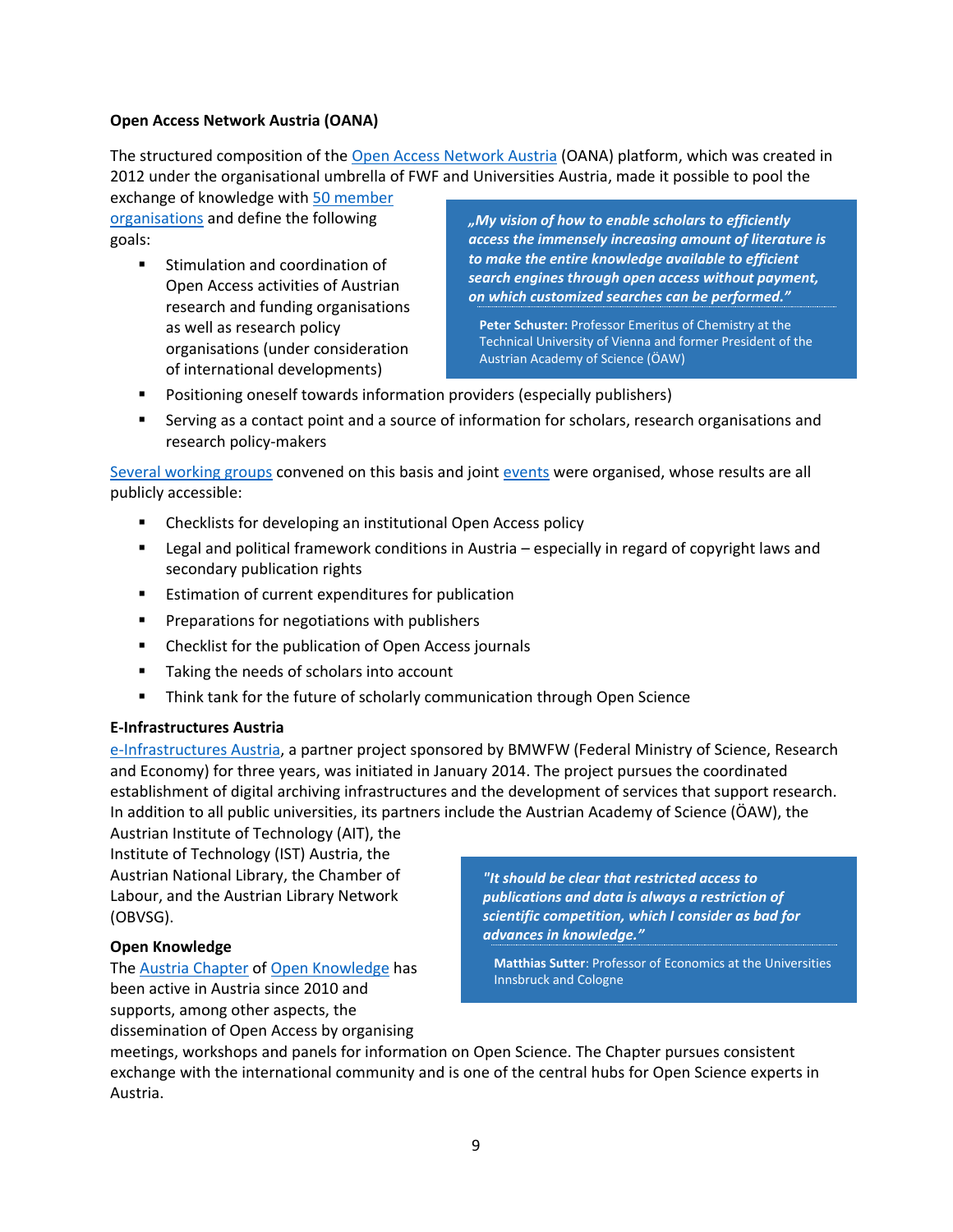# **II. Recommendations in detail**

By 2025, all scholarly publication activity in Austria should be Open Access. In other words, the final versions of all scholarly publications resulting from the support of public resources must be freely accessible on the internet without delay (Gold Open Access). The resources required to meet this obligation shall be provided to the authors, or the cost of the publication venues shall be borne directly by the research organisations. The measures to achieve this goal are specified in the following.

# **1. Basic principles**

Scientific research today is largely funded by public resources. Scholars financed by public resources produce a large part of the products which, in turn, are sold by scholarly publishers to institutions largely funded by public resources.



*Fig. 4: Economics of the academic publication cycle without Open Access*

The fact that publishers also reap commercial profits from this system is not questioned as long as the costs of the academic publication system are commensurate with the services rendered to researchers by the providers.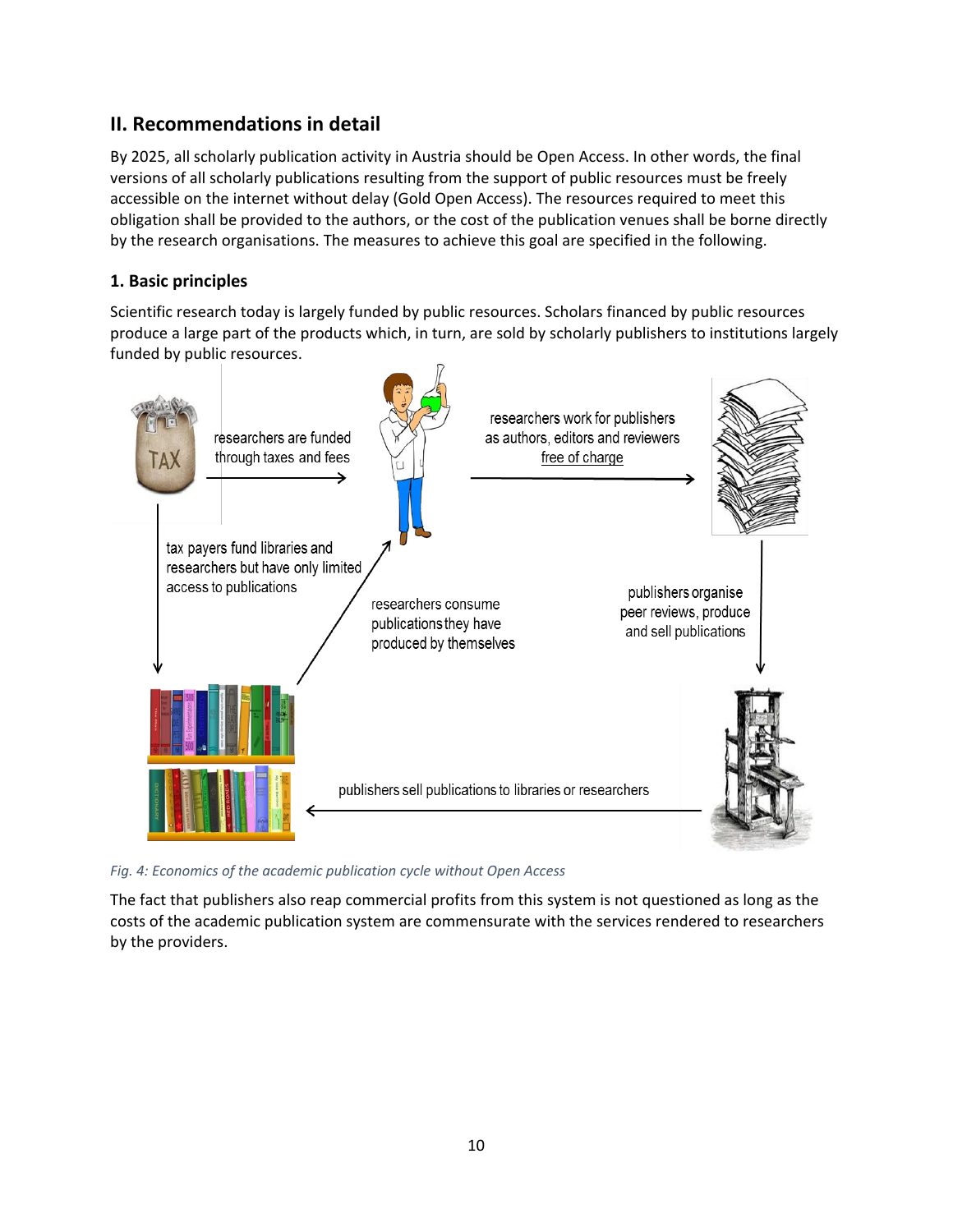#### *1.1. Costs*

The overall costs of Open Access should not be higher than the costs of the former procurement models. Additional costs might be accepted in the short term, as is true of many transformations, but cost neutrality should be achieved in the mid-term. In the long term, the cost efficiency of the services should be improved by greater competition between the individual providers. A prerequisite for this purpose is greater cost transparency in the entire publication system (see [Lawson et al 2015\)](http://papers.ssrn.com/sol3/papers.cfm?abstract_id=2690570).

In Austria the public sector currently spends about 65 to 70 million Euros per year for the acquisition of academic publications. However, many cost flows in this area are confusing and non-transparent (see [Reckling 2015\)](http://dx.doi.org/10.5281/zenodo.18338). Greater transparency will make it possible to re-allocate the existing resources to Open Access. Subsequently, the currently fixed acquisition costs of journal subscriptions and other formats (including books) will drop successively and can be re-allocated to Open Access.

In transforming the publication system to Open Access it may be assumed that some institutions with a low publication output will be able to reduce costs by adopting the future funding model for Open Access as compared to their former expenses for journal subscriptions, whereas research institutions with a high publication output will have to anticipate higher expenses for Open Access, especially in the transitional phase. Therefore, public authorities should initiate measures to establish a fair financial exchange between research institutions in their sphere of competence, which would permit all scholars to publish the results of their research as Open Access publications.

#### *1.2. Services*

The future pricing system for academic publications must be more closely related to the services rendered by providers. For this purpose, minimum standards for Open Access should be specified and agreed upon in the respective contracts. Science Europe, which combines more than 50 European research funding and research performing organisations under a single roof, has formulated preliminary [recommendations](http://www.scienceeurope.org/uploads/PressReleases/270415_Open_Access_New_Principles.pdf) on the subject, which are expressly endorsed herewith:

- (a) A quality-tested indexing system for publication venues should exist in the pertinent international databases.
- (b) The authors should be permitted to retain not only their intellectual property but also the exploitation rights (copyright).

*"Only a tiny fraction of the funds required for scientific research would be needed to cover the publication charges at a level sufficient for creating conditions for open access."*

**Ferenc Krausz**: Director of the Max Planck Institute for Quantum Optics; START, Wittgenstein, ERC and Leibniz Prize winner

- (c) As far as possible, an open licence [\(Creative Commons BY](https://creativecommons.org/licenses/by/4.0/) or similar) that permits further reuse of the results of publication should be used.
- (d) Long-term archiving of the publications in registered repositories should be ensured.
- (e) The machine readability of all parts of the publication (including the text, metadata, citations) is supported so that the potentials of analysing large databases, via *[content mining](http://www.scienceeurope.org/uploads/PublicDocumentsAndSpeeches/WGs_docs/SE_Briefing_Paper_textand_Data_web.pdf)* among other means, can be efficiently and fully utilised.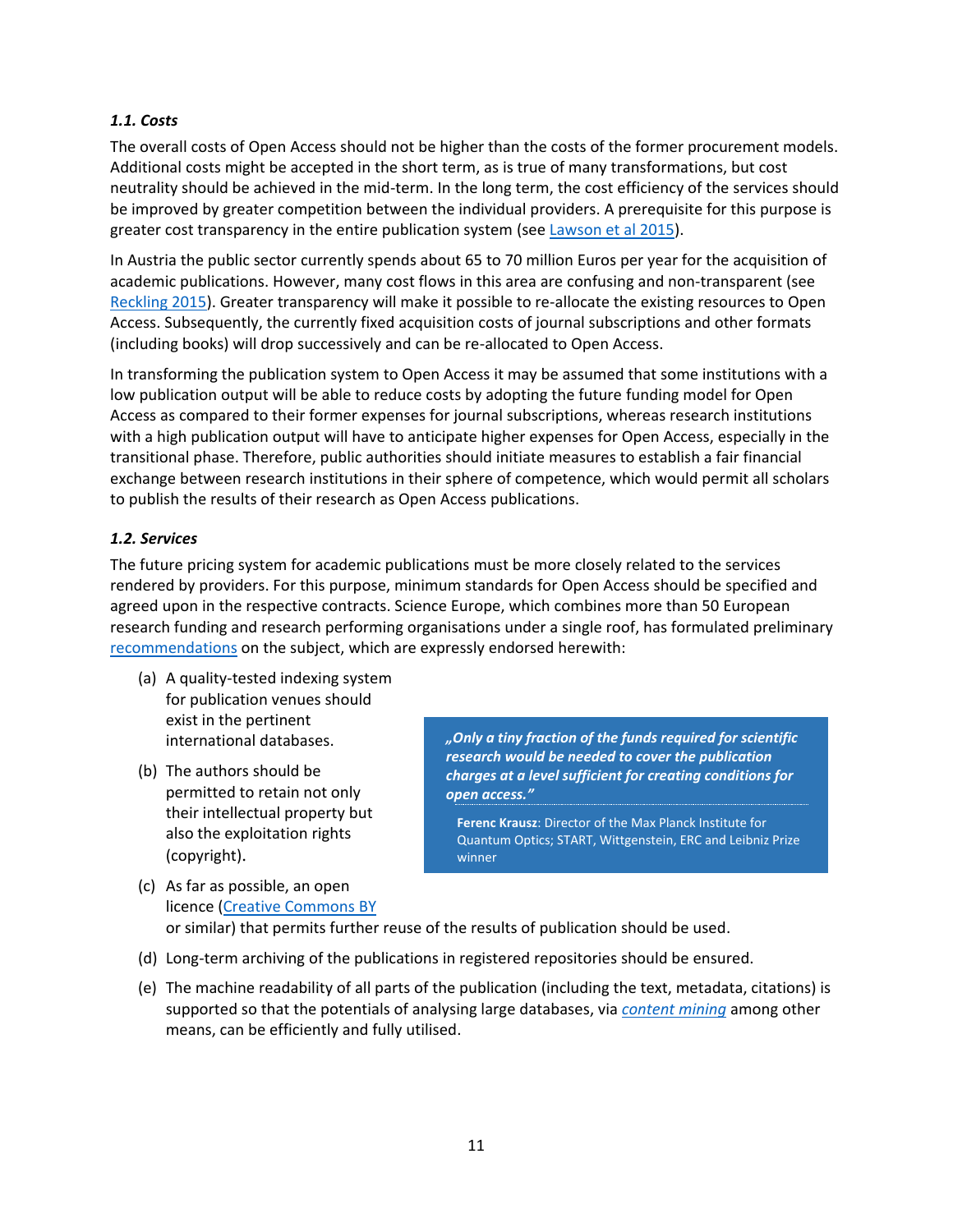## *1.3. Competition*

The last few decades have been marked by an enormous market concentration, particularly with regard to publishers of scholarly journals. Currently five providers control 50% of the world market. If the developments of the last few years were to continue, in the next 10 to 15 years two or three providers would occupy a market share of 65% to 75% and oust a large number of smaller providers and noncommercial providers from the market.



*Abb. 5: Percentage of articles in Web of Science by publishers from 1973 to 2013 [\(Larivière et al 2015\)](http://journals.plos.org/plosone/article?id=10.1371/journal.pone.0127502)*

Besides, publishers usually have the exploitation rights for publications and are therefore able to capitalise the information from the publications in a variety of forms (such as bibliographic and bibliometric databases). Thus, in the long term all data generated by the publicly funded scholarly workflow pass entirely into the control of a few large enterprises.

A functional publication system based on a price-performance ratio will exist only when a certain level of competition exists between providers, and the (further) use of research results remains free. In other words, the following must be ensured when the transition to Open Access takes place:

- (a) Publication venues of various sizes and orientation (including commercial and non-commercial ones) should be funded.
- (b) Appropriate financial aid should be given to new providers to ensure their market opportunities.
- (c) The infrastructure underlying publications and research data should be funded in a sustainable manner.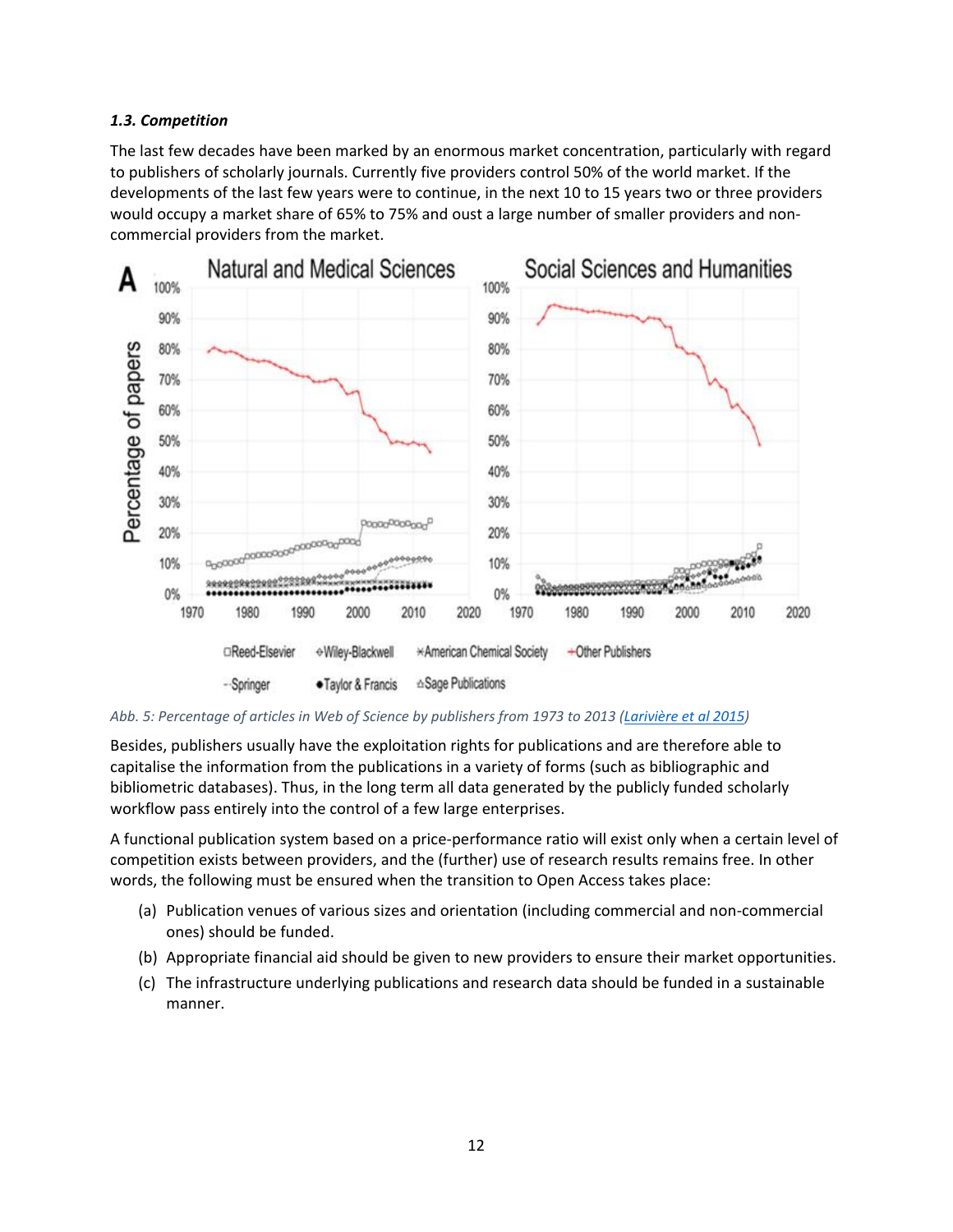## **2. Funding levels**

Ideally, the transition to Open Access may be subdivided into three funding levels, each of which calls for different interventions:

- Licence contracts with large commercial providers, who usually offer a large quantity of publications in packages,
- Publication venues of smaller, usually non-commercial providers (including university publishers and scholarly societies), and finally
- **Infrastructure for the publication system in the widest sense of the term (including archives,** databases, repositories, and software).

#### *2.1. Licence contracts*

Scholarly journals are the core of the current publication system. Scholarly journals are purchased by the libraries of research institutions in large packages, especially from large publishers, to enable their staff to access the publications. In Austria, libraries are currently purchasing packages exceeding 30 million Euros per year through the consortium network known as the [Austrian Academic Library Consortium](https://www.konsortien.at/ssl/) (KEMÖ). It is suggested that this model will be transformed to Open Access in three temporally coordinated steps:

Offsetting models: This term refers to the implementation of models that function on the following basis: payments for Open Access in subscription journals (Hybrid Open Access) should be offset against

the subscription prices of the journals or should cause a high discount. KEMÖ and the FWF have concluded preliminary global agreements of this nature with publishers like [IoP](http://iopscience.iop.org/info/page/openaccess-austria)  [Publishing](http://iopscience.iop.org/info/page/openaccess-austria) an[d Taylor & Francis.](http://newsroom.taylorandfrancisgroup.com/news/press-release/new-open-access-offset-agreement-for-austria#.Vjh6NR7bJ2M) Negotiations with other publishers are under way. However, these can only

serve as entry-level models into a transitional phase.

Read & Publish models: In a mid-term step, attempts should be made to implement models that include access permission for the subscribing institutions as well as an Open Access publication option for scholars of the institutions. Such "Read & Publish models", as were recently concluded

*"The crucial task faced by universities is to steer the budgets which have been set aside so far for publication and information management so that Open Access publications can also be funded. So-called offsetting models such as those being currently discussed in Great Britain, the Netherlands or Austria, which have been subjected to initial tests and whose purpose is to achieve a balance between license fees for journal subscriptions and Open Access publication fees, have shown that libraries are quite capable of adapting their budgets accordingly."*

**Dieter Strohschneider**: Professor for Medial Studies at the University of Munich and President of the German Research Foundation (DFG), F[ORSCHUNG UND](http://www.forschung-und-lehre.de/wordpress/Archiv/2015/ful_02-2015.pdf#page=12) LEHRE 2/2015, P. 94

with Springer Publishing in th[e Netherlands](http://www.springer.com/gp/about-springer/media/press-releases/corporate/springer-and-dutch-universities-reach-wide-ranging-agreement-on-access/40938) and [Austria,](http://scilog.fwf.ac.at/en/article/2835/open-access-publishing-at-springer) by the [Max Planck Society](https://www.mpg.de/9709881/oa-max-planck-society-springer) and in the United [Kingdom,](https://www.jisc.ac.uk/news/springer-and-jisc-reach-agreement-31-mar-2015) should be achieved for all larger consortium contracts from 2016 onward.

Open Access service-based models: In the long term, i.e. from 2020 onward, contracts should be concluded in a manner that the price is no longer derived from the subscription package but from the costs of the individual published articles. Based on this suggestion the [Max Planck Society](http://pubman.mpdl.mpg.de/pubman/item/escidoc:2148961:7/component/escidoc:2149096/MPDL_OA-Transition_White_Paper.pdf) assumes that the former resources would not only be sufficient for a model of this type, but would also permit competitive pricing which could reduce costs.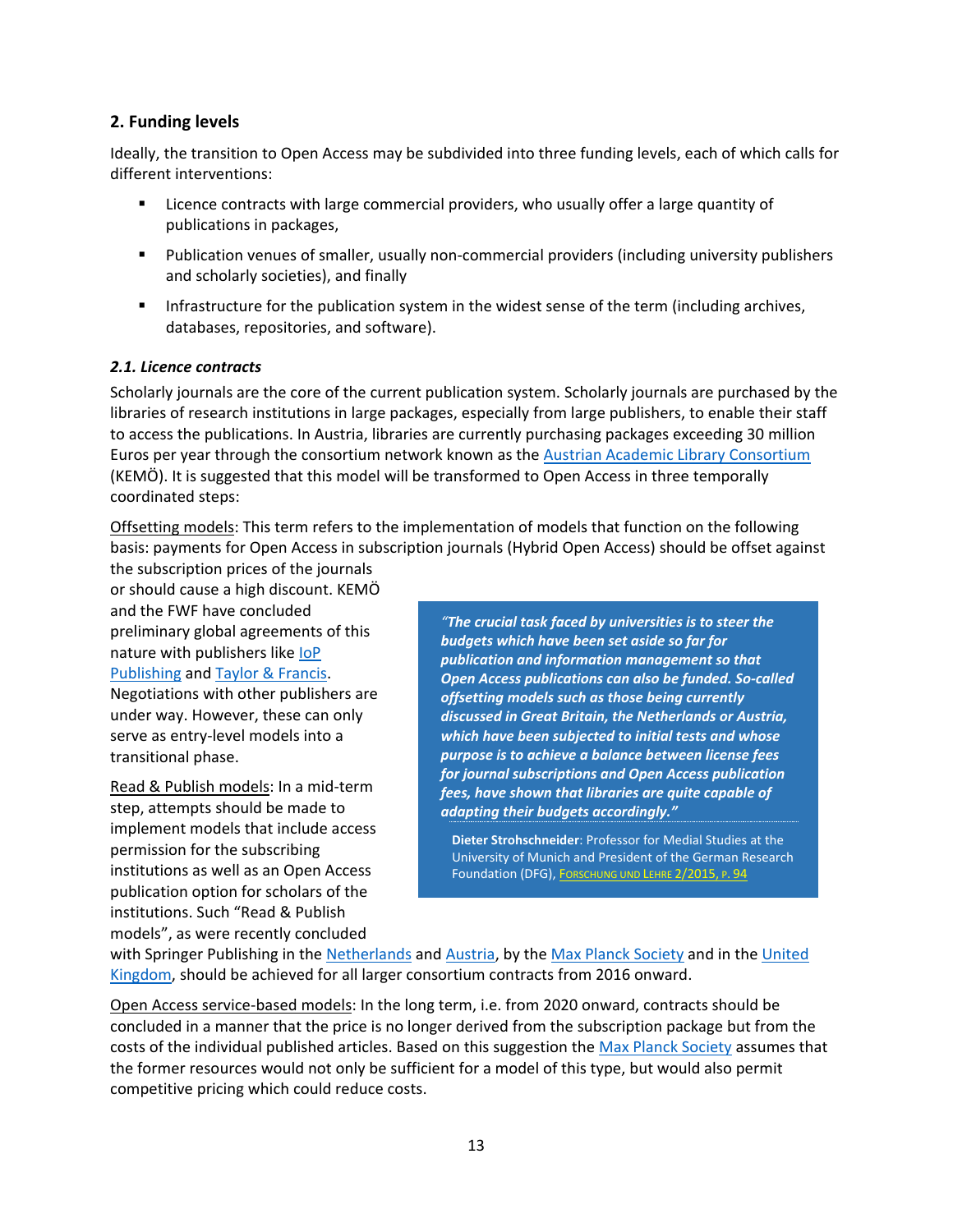Based on experience obtained in th[e Netherlands](http://www.vsnu.nl/en_GB/openaccess-eng.html) and in [Austria,](http://scilog.fwf.ac.at/en/article/2835/open-access-publishing-at-springer) such substantial modifications of contracts, especially with large multinational enterprises, would be successful only if the Austrian Academic Library Consortium (KEMÖ) (a) was strengthened, and (b) negotiations were supported even more actively by the heads of research institutions.

## *2.2. Transformation of established publication models and founding new ones*

Despite the existing concentration on the market, many publication formats are distributed in small packages or individually. These are usually issued by smaller publishers, learned societies, university publishers, or research institutions. In addition to the strategy mentioned under section 2.1., three additional measures are recommended for these formats and for establishing new publication models:

- (a) For publication venues being funded by public resources, the funding conditions should be such that the publication venues can be transformed to Open Access.
- (b) For quality-tested publication venues outside the jurisdiction of research organisations, Austrian research und funding organisations should set up Open Access publication funds<sup>2</sup> to cover author fees on the one hand, and become members of international funding consortia that offer publication models without author fees on the other. 3
- (c) Very few providers from Austria are currently involved in the

*"Recent progress on Gold Open Access … is based on strong coordination and interaction between key stakeholders: universities and their national associations; libraries and their national consortia; national governments; research funders. Acting together, these four key stakeholders can achieve a great deal. "*

**League of European Research Universities (LERU)**: LERU Statement for the 2016 Dutch EU Presidency, LEUVEN [12/10/2015](http://www.leru.org/index.php/public/extra/signtheLERUstatement/)

international scholarly publication market. Open Access would be an opportunity to transform this state of affairs. The government should provide sufficient start-up capital for some commercial providers who wish to switch to Open Access or plan new start-up ventures so that some providers from Austria will be able to establish themselves in the international market.

## *2.3. Open Access Infrastructure*

An Open Access infrastructure cannot be sharply demarcated from publication models, but the term specifically refers to repositories, databases, software, publication infrastructure, or technical standards at the institutional, national or international level which ensure sustainable quality assurance and access to Open Access publications:

(a) The establishment of a jointly utilised publication infrastructure can be promoted by pooling resources, such as the establishment of technical standards, the collective operation of publication platforms (including [Open Journal Systems\)](https://pkp.sfu.ca/ojs/), and pooling quality assurance services (including peer review, editing, and plagiarism checks).

 $\overline{a}$ 2 The FWF, WWTF, the Universities of Vienna, Salzburg, and Graz, the Academy of Fine Arts, the Medical University of Graz, the Technical University of Vienna, and IST Austria currently have publication funds for Open Access.

<sup>3</sup> Examples of national and international consortia based on sharing costs between the participating institutions and without author fees includ[e Knowledge Unlatched,](http://www.knowledgeunlatched.org/) [Operas,](http://operas.hypotheses.org/) [K|N Consultants,](http://knconsultants.org/toward-a-sustainable-approach-to-open-access-publishing-and-archiving/) [LingOA,](http://vsnu.nl/en_GB/news-items.html/nieuwsbericht/231) or th[e Open Library of Humanities](https://about.openlibhums.org/get-involved/supporting-institutions/) (OLH). The University Library of Vienna is already a member of Knowledge Unlatched and the Academy of Fine Arts and the FWF support OLH.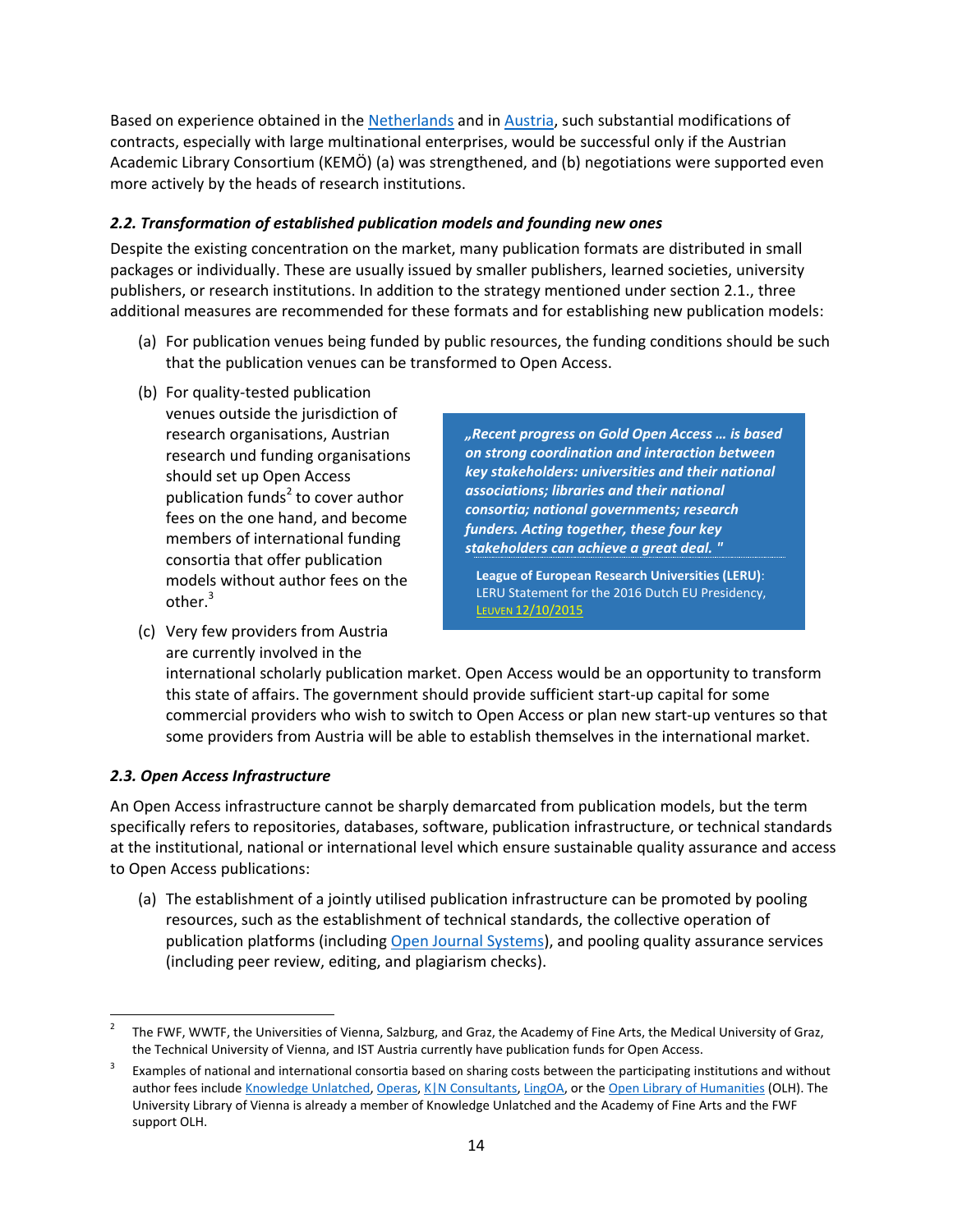(b) A major part of the Open Access infrastructure is organised internationally and is frequently not supported by sustainable funds. Austrian institutions are involved, for instance, in [Europe](https://europepmc.org/Funders/)  [PubMedCentral](https://europepmc.org/Funders/) (FWF), [arXiv](https://confluence.cornell.edu/pages/viewpage.action;jsessionid=F062BBE41DF251219B7B2D9DC9CA0C5B?pageId=174295285) (University of Vienna, FWF), [Directory of Open Access Journals](http://www.fwf.ac.at/en/news-and-media-relations/news/detail/nid/20151019-2151/) (currently 15 institutions) and [OAPEN](http://www.oapen.org/home) (four institutions). To ensure their stable existence, resources should be bundled in Austria and prioritised initiatives should be sponsored collectively.

For the joint organisation of the three above-mentioned funding levels (licence contracts, publication models, infrastructure), a suitable parent organisation consisting of 55 institutional members already exists: the Austrian Academic Library Consortium (KEMÖ). This cooperative momentum should be utilised and expanded organisationally and financially by research policy-makers. Supported and accompanied by the heads of research organisations, personnel and financial resources should be allocated in the KEMÖ in order to expedite Open Access licence contracts with publishers as well as finance national and international publication models and infrastructures in a coordinated manner. This should receive sustained support from the Ministry (BMWFW) through the provision of suitable funding measures (including resources for university space structures and performance agreements) (see the initiatives in [Norway,](http://www.forskningsradet.no/en/Newsarticle/A_boost_for_open_access_to_research/1253997204282) [Finland](http://nopos.eu/index.php/nopos/article/view/3622) or [Sweden\)](http://www.kriterium.se/).

## **3. Accompanying measures**

#### *3.1. Transitional measures*

Given the long-term goal of transforming nearly all quality-tested publications to Open Access by 2025, short- and mid-term accompanying measures will be needed in the interim period to support this longterm goal.

(a) Open Access policies: All research and funding organisations financed by public resources should pass a resolution in favour of an Open Access policy by 2018, which specifies basic principles and institution-specific measures for the promotion and implementation of Open Access in accordance with the overall national strategy. The policy should be affirmed by signing the Berlin

[Declaration.](http://openaccess.mpg.de/3883/Signatories) The EU network [PASTEUR4OA](http://www.pasteur4oa.eu/resources) has worked out recommendations for this purpose. The recommendations address all research and funding organisations on the one hand, and individual

*"At IST Austria we support the self-archiving of scientific work and encourage publishing in Open Access journals, in order to make the results of our research accessible to the broadest possible audience."*

**Thomas Henzinger**: President of the IST Austria, ERC and Wittgenstein Prize winner

research institutes on the other – whether independent or part of a larger organisation. The Open Access policy should not merely be a recommendation, but should be mandatory from 2020 onward. Thus, it should be registered in the international directory of the [ROARMAP](http://roarmap.eprints.org/) Open Access mandate.

- (b) Self-archiving (Green Open Access): Whereas the national strategy is essentially based on the transition of the scholarly publication system to Gold Open Access in the long term, in the transitional phase, research and funding organisations are advised to use the Green Open Access model as an accompanying measure, set up institutional and disciplinary Open Access repositories, and support their consistent utilisation by scholars. To this end, all repositories should be registered in the metasearch engin[e BASE](https://www.base-search.net/about/de/faq.php?#requirements) (Bielefeld Academic Search Engine) by 2018.
- (c) Secondary right of self-archiving: The amendment to the copyright law adopted by the Austrian National Assembly on 7 July 2015, which includes a secondary publication right for scholarly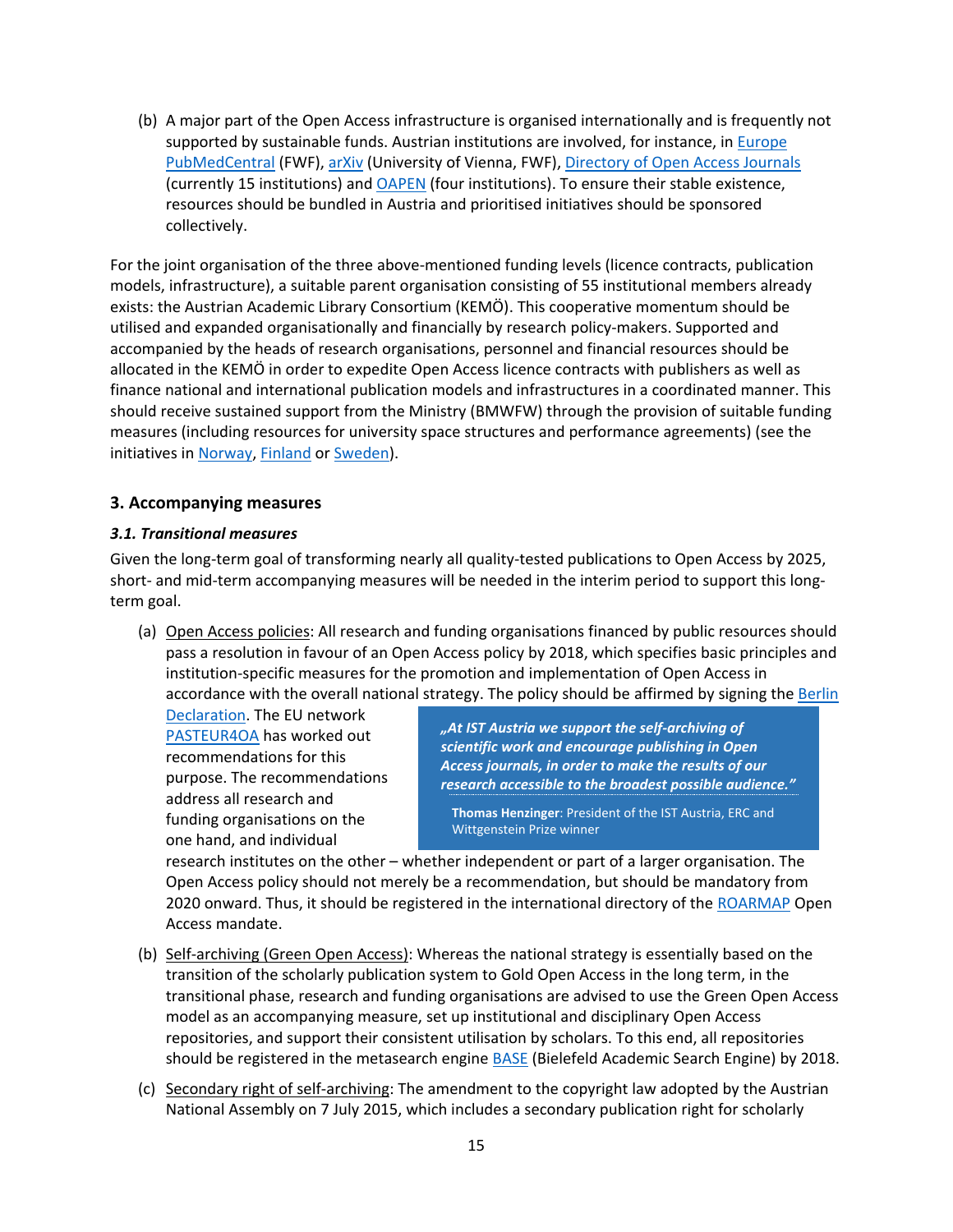periodicals, should be extended by 2018. Independent of the form and place of publication, scholarly authors should have the right to archive the original version of their publication in a repository after a maximum embargo period of 12 months (see [Spielkamp 2015\)](http://irights-lab.de/assets/Uploads/Documents/Publications/zweitveroeffentlichungsrecht-20150425.pdf). Accordingly, Austrian negotiators at the EU level should advocate a harmonised secondary publication right. Another mid-term goal is to eventually incorporate the right in the World Intellectual Property [Organization](http://www.wipo.int/portal/en/index.html) (WIPO).

(d) Content Mining: Large data volumes must be searchable and reusable for scholarly purposes, with no restrictions as far as possible. Research organisations and especially legislators are advised to adopt the principles of *[The](http://thehaguedeclaration.com/the-hague-declaration-on-knowledge-discovery-in-the-digital-age/)* 

*[Hague Declaration on Knowledge Discovery](http://thehaguedeclaration.com/the-hague-declaration-on-knowledge-discovery-in-the-digital-age/)  [in the Digital Age](http://thehaguedeclaration.com/the-hague-declaration-on-knowledge-discovery-in-the-digital-age/)* and also incorporate these in the EU legislation.

(e) Public inventories: All archives, museums, libraries and statistical offices funded by public resources should digitise their inventories by 2025 as far as possible.

*"This is of particular importance for fields of research which aren´t part of the scientific mainstream because open access allows for completely new possibilities for dissemination."*

**Martha Keil** / **Eveline Brugger** / **Birgit Wiedl**: Institute for Jewish History in Austria

Already digitised inventories should be rendered accessible to the public free of cost by 2020. Furthermore, collaboration between these institutions and the research organisations should be promoted further in order to expand the body of highly complex digitised contents and render them accessible.

- (f) Transparency of contracts: Austrian legislators are advised to create a legal framework that will permit the agreements with information providers (usually publishers) to be rendered transparent in the future, and no longer subject to non-disclosure (*[non-disclosure clause](https://www.library.cornell.edu/about/inside/policies/nondisclosure)*). Austrian negotiators are also advised to advocate appropriate regulations at the EU level.
- (g) Education and training: Sensitisation to the opportunities and challenges of Open Access is currently missing in many fields. Therefore, the introduction and implementation of Open Access policies should be accompanied by extensive training and transparency measures at research organisations, in the form of workshops, online information portals, and obligatory tutorials as part of the university curriculum for training in research and publication.
- (a) Reputation systems: From 2018 onward, Open Access and Open Science activities should be consistently acknowledged in the curricula of scholars from all fields (see the policy of the [Université de Liège\)](http://www.researchresearch.com/index.php?articleId=1354635&option=com_news&template=rr_2col&view=article). Furthermore, alternative evaluation systems should be taken into account (see among others *[Altmetrics](http://altmetrics.org/manifesto/)*).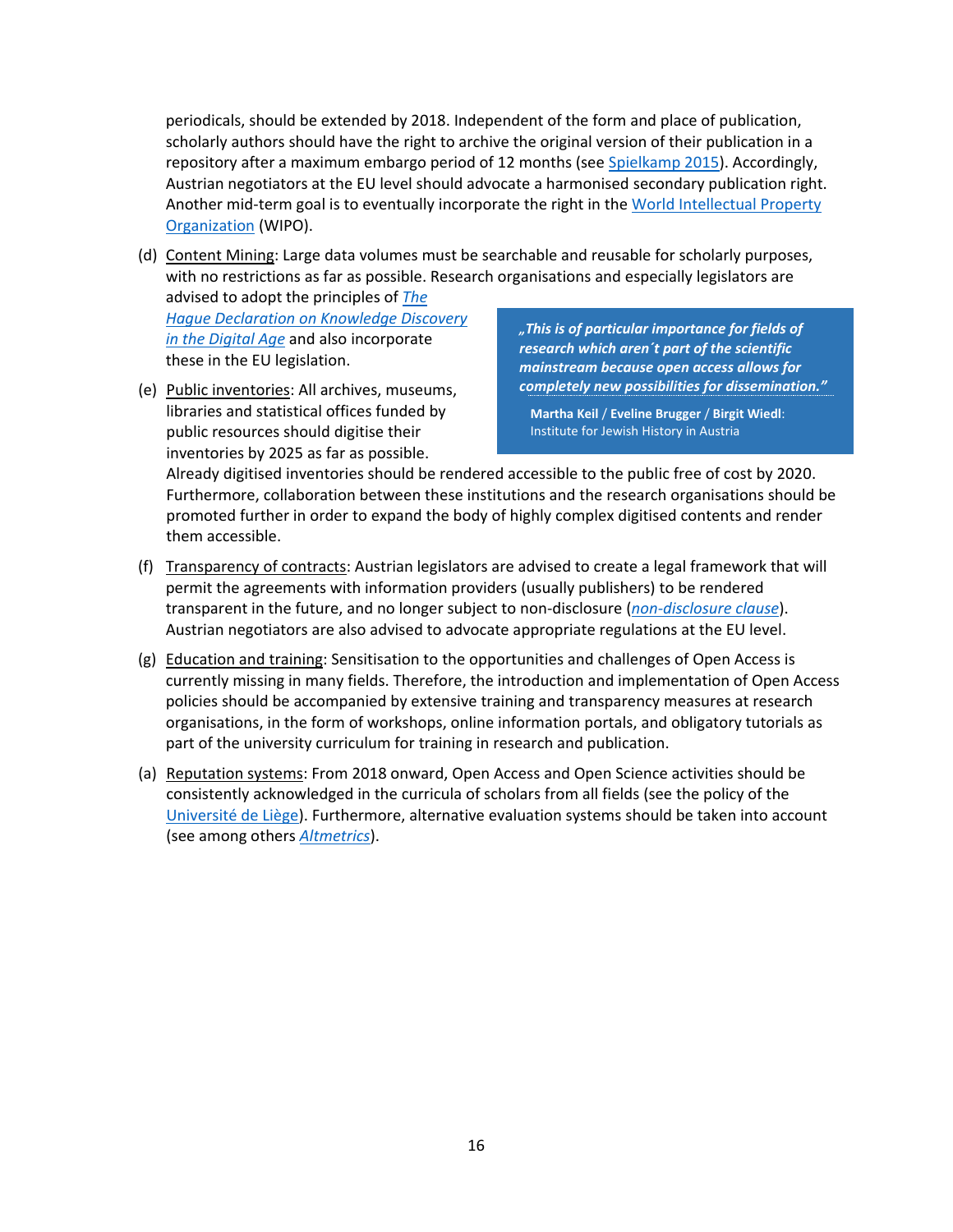#### *3.2. Monitoring Open Access*

Monitoring measures should be developed and established in order to measure the ongoing development of the increase of Open Access publications from Austria.

As part of their knowledge balance, all public universities are obliged to register the number of articles published by their researchers. Currently, data on Open Access publications are not registered systematically. Publications resulting from cooperative work between universities are assigned to all individual partners in terms of statistics. Thus, the sum of the registered publications of all universities exceeds the actual output. Data on publications of research and funding organisations financed by public resources are currently not registered on a systematic basis. Therefore, it would be advisable to perform an analysis based on the concept of the [Max Planck Society,](http://pure.mpg.de/pubman/faces/viewItemOverviewPage.jsp?itemId=escidoc:2148921) showing how the costs of publication would be distributed in the event of complete conversion to Open Access in Austria. This would permit calculation of the equalisation of burdens between research and funding organisations.

Early in 2016, the FWF will publish a complete dataset of all Open Access publications from funded projects in the last few years (for a preliminary attempt see [Reckling 2014\)](https://www.fwf.ac.at/de/forschungsfoerderung/open-access-policy/monitoring-open-access/). This sample could serve as a provisional estimation for Austria.

Independent of the selected solution, detailed data concerning Open Access should be provided by universities and research institutions. In addition to standardised bibliographic data, the following information should be registered in order to monitor various developments in the market:

- The type of Open Access (Green, Gold or Hybrid)
- $Licence$
- The type of funding (*article processing charges* [APC], etc.)
- **•** Other types of remuneration (such as those resulting from agreements with publishers)

*"The scientific results are not a personal belonging and should not be hidden from humanity. Therefore, I firmly believe that scientists should make their results accessible to all mankind."*

**Niyazi Serdar Sariçiftçi**: Professor for Physical Chemistry at the University Linz and Wittgenstein Prize winner

**Providers (publisher, publication** platform, etc.)

The Ministry (BMWFW) should develop a monitoring system of this type with research and funding organisations by 2020, promote the establishment of Open Access by financial means and, based on these, prepare an Open Access report every year.

## *3.3. Future perspectives: Open Access as an element of Open Science*

Open Access is a crucial part of, and a prerequisite for, Open Science. The organisation and communication of research already is undergoing extensive transformation, which may be summarised by the term *Open Science*. The reasons for this transformation include the consistently expanding production of research data, new technical networking options, the high pressure to succeed in research, the aim of performing economically and socially utilisable research, and public interest in transparent information and participation.

Transparency in accordance with the principles of Open Science is a key to this process of transition. From now on, transparency not only concerns scholarly publications (Open Access), but the entire pathway leading to these and beyond. This particularly includes the complete publication of data underlying an individual publication or an entire research project (*Open Research data*), careful documentation of the methods used (*Open Methodology*), free availability of the source text of software tools and analysis scripts (*Open Source*), sharing relevant teaching materials and lecture notes (*Open*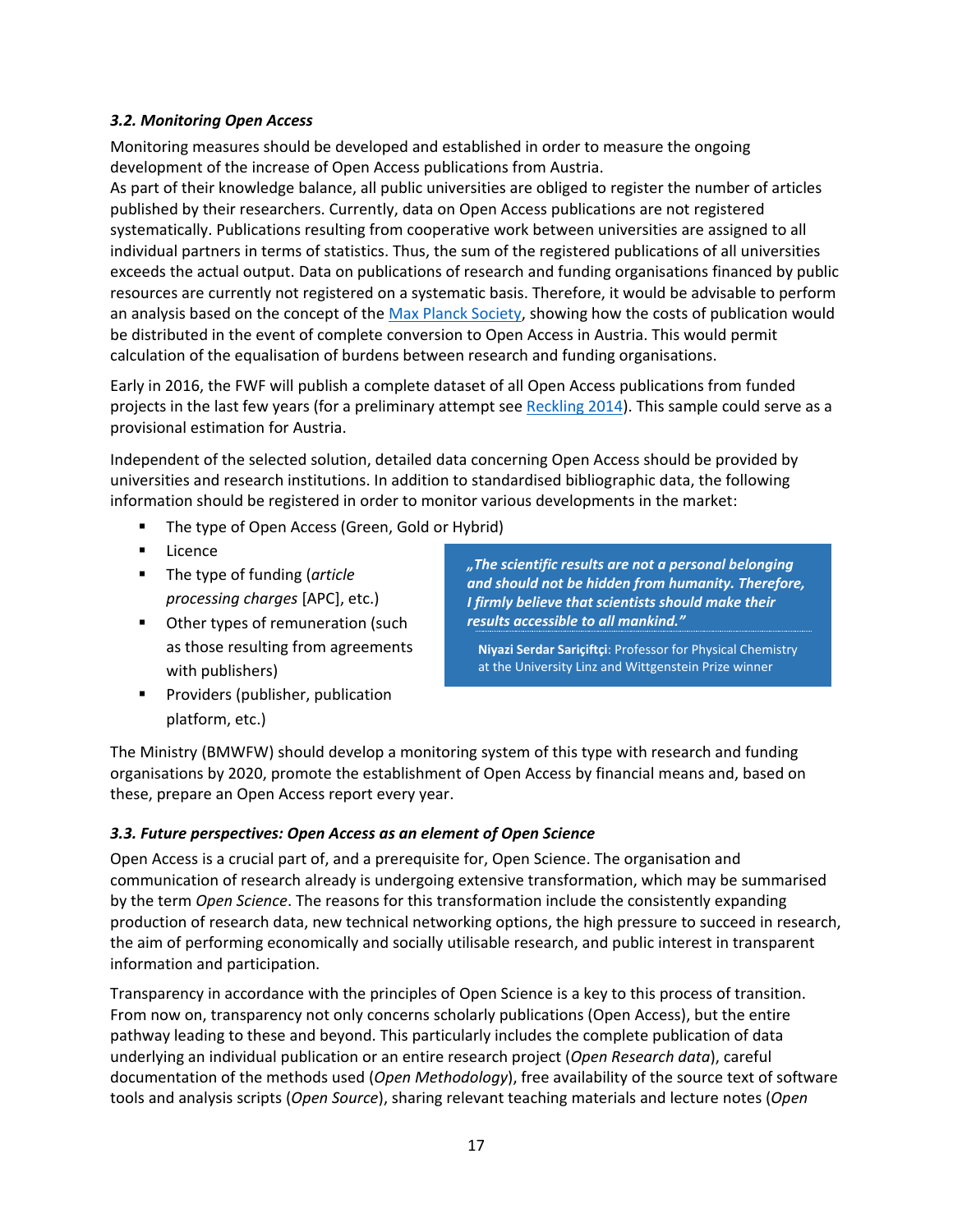*Educational Resources*), and the comprehensibility of research-policy decisions (*Open Evaluation*). *Citizen Science* may also be viewed as an important aspect of Open Science measures.

Transparency of the research process will be beneficial in many ways:

- Access to data, software and methods will permit better documentation and transparency of the research discovery process, which will enhance reproducibility and simplify the disclosure of errors or problematic conclusions.
- Scholars will be able to rely on the results obtained by their colleagues and base their work on these. Thus, synergies will be utilised, duplications reduced, and research funds employed more efficiently.

*"As Africanist I am aware how difficult it is for colleagues at African Universities to get access to upto-date research articles of high standard. (…) Science shall serve the development of societies. This is done most effectively when knowledge produced by scientists is made available to everyone - also outside the narrow academic circles."*

**Birgit Englert**: Assistant Professor at the Department of African Studies, University of Vienna

- Given the foreknowledge and/or persistence required, interested members of the public will be able to gain their own impression of the current state of research on topics of broad relevance (such as climate change or demographics) or personal interest (such as specific diseases).
- Various types of expertise beyond those of the traditional protagonists can be incorporated into the planning, ascertainment, analysis and/or interpretation of research data (*Citizen Science*).
- The decision and evaluation process of the allocation of funds can be rendered more transparent (see [FWF Transparency Rules](https://www.fwf.ac.at/en/research-funding/decision-making-procedure/evaluation-standards/quality-and-transparency-rules-for-evaluations/) among others).

In addition to these advantages, transition of the system to Open Science involves certain challenges which, however, can be addressed by suitable measures:

- By sharing their interim results, scholars may forfeit their priority in publishing the important final results, or their priority in the economic exploitation of their research results (through patents, for instance). This problem can be resolved by permitting scholars to publish their data, methods and software when they present their complete results to the public. On the other hand, it would not be advisable to publish interim results with simultaneous non-disclosure of the underlying data and methods.
- Complete documentation and user-friendly provision of all relevant data and methods are frequently associated with extensive personal effort and/or significant financial expenses. It would be desirable to submit a project proposal that includes a detailed plan and budgeting of costs, such as that provided by the [Wellcome Trust.](http://www.wellcome.ac.uk/about-us/policy/policy-and-position-statements/wtx035043.htm)
- Free publication of all data may cause problems in connection with data protection on the one hand (such as genomics data, which cannot be rendered anonymous easily). On the other hand, it may result in an information overload and/or confusion due to preliminary and non-robust results, which would affect scholars as well as other users. Thus, it would be meaningful to perform a scholarly investigation of the options and risks in appropriate case studies, and define recommendations and Best Practices on this basis.
- Transparent research practices call for new competences and these must be taken into account when planning curricula in research education.